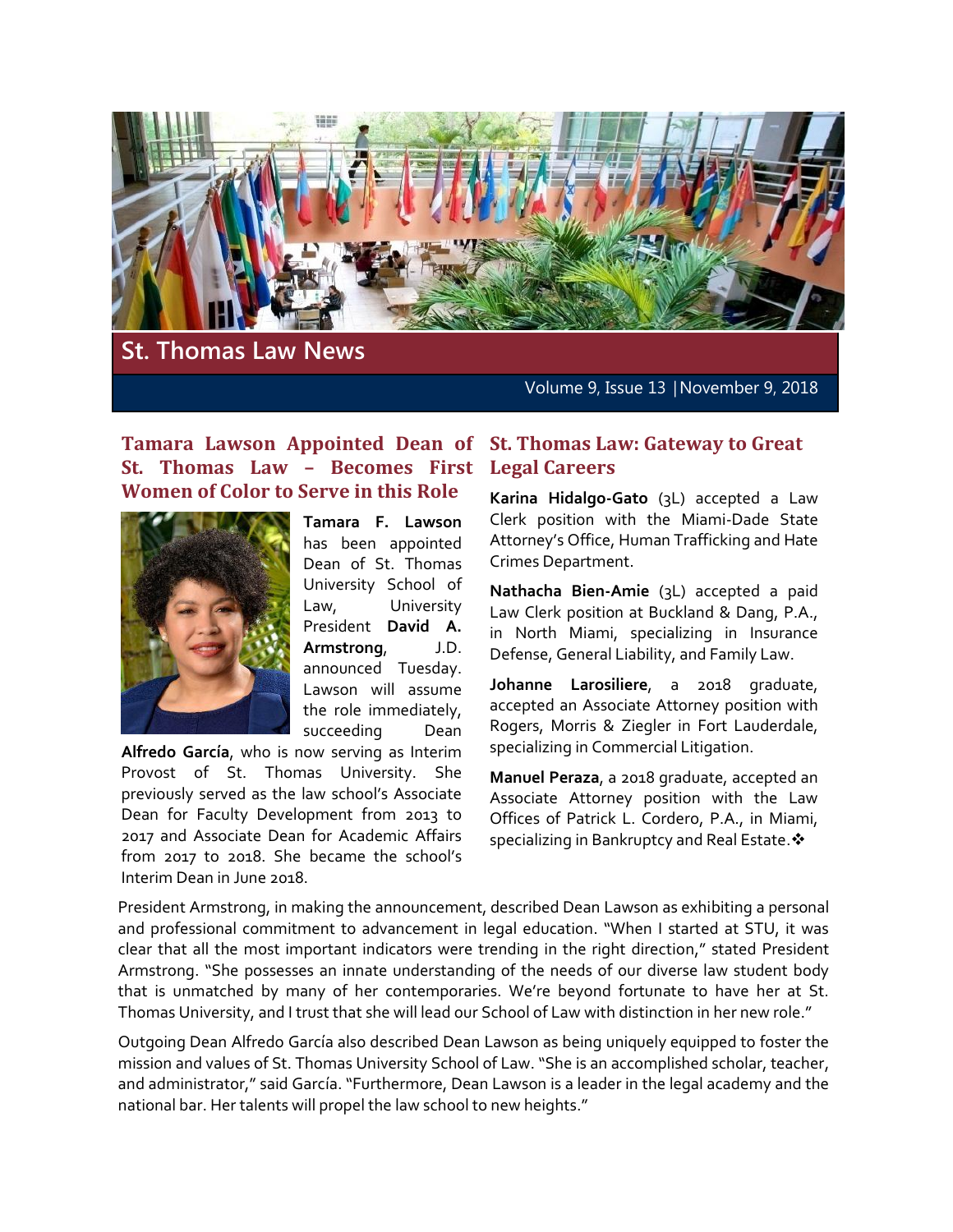Lawson, who joined the St. Thomas Law faculty in 2004, will be the first woman of color to serve as Dean. She now leads a law school nationally-ranked for the diversity of its student body and that has, for more than three decades, consistently adhered to its mission of providing opportunities for those groups who have historically been underrepresented in the legal profession.

"My acceptance of the appointment is inspired by our students," stated Lawson. "As a firstgeneration college and law school graduate, I am particularly connected to our mission. It is my privilege and honor to lead St. Thomas Law into our next chapter."

As a member of the law school faculty, Dean Lawson taught Criminal Law, Criminal Procedure, Evidence, and a seminar on Race and the Law. She was also twice named the Professor of the Year. She has co-authored two casebooks and has had her articles published in prestigious law journals such as the *American Journal of Criminal Law*, the *Iowa Law Review,* and the *Columbia Journal of Gender and Law.* She is also a highly sought-after speaker on issues of race, policing, and the law, and was tasked by the American Bar Association to be the Reporter for its National Task Force on Stand Your Ground Laws.

Under her leadership, and with the unanimous endorsement of the faculty, St. Thomas Law reformed its first-year curriculum as well as launched a comprehensive, three-year Academic Success Program designed to ensure that all students develop the skills necessary to excel in law school, the bar exam, and in the practice of law. Since the implementation of the program, St. Thomas Law has seen its bar passage rate steadily increase, most recently performing among the top five law schools in the state on the July 2018 bar exam.

An innovator in faculty development, her influence goes beyond St. Thomas Law. She created the *Deans of Color Retreat,* an annual event for law school Deans and Program Directors designed to promote diversity and foster the professional development of minority law school administrators. Dean Lawson's other contributions to the advancement of legal education and the legal profession includes serving extensively in various sections of the Association of American Law Schools (AALS). She currently holds the positions of Chair of the Evidence Section, Secretary of the Section on Women in Legal Education, and is a member of the Executive Committee for the Section on Law and the Humanities. Dean Lawson is also active with various bar associations and serves as the Chair of the Law Professors Division for the National Bar Association.

Before entering academia, Dean Lawson served as a Deputy District Attorney at the Clark County District Attorney's Office in Las Vegas, Nevada. As a criminal prosecutor, she was assigned to the Special Victims Unit for Domestic Violence. She successfully argued multiple cases before the Nevada Supreme Court, including death penalty appeals.

Born in Los Angeles, California, Lawson earned her B.A. at Claremont McKenna College in California, her J.D. from the University of San Francisco School of Law, and her LL.M. (with distinction) at the Georgetown University Law Center.

We are excited to officially welcome Dean Lawson into this new role.  $\cdot$ 

#### **Campus Events**

| November 8: | The Many Faces of Family Law L & L,    |
|-------------|----------------------------------------|
|             | Room 104 @ 12:00 p.m.                  |
| November 8: | Professionalism Roundtable Discussion, |
|             | Room CPD-113 @ 6:00 p.m.               |

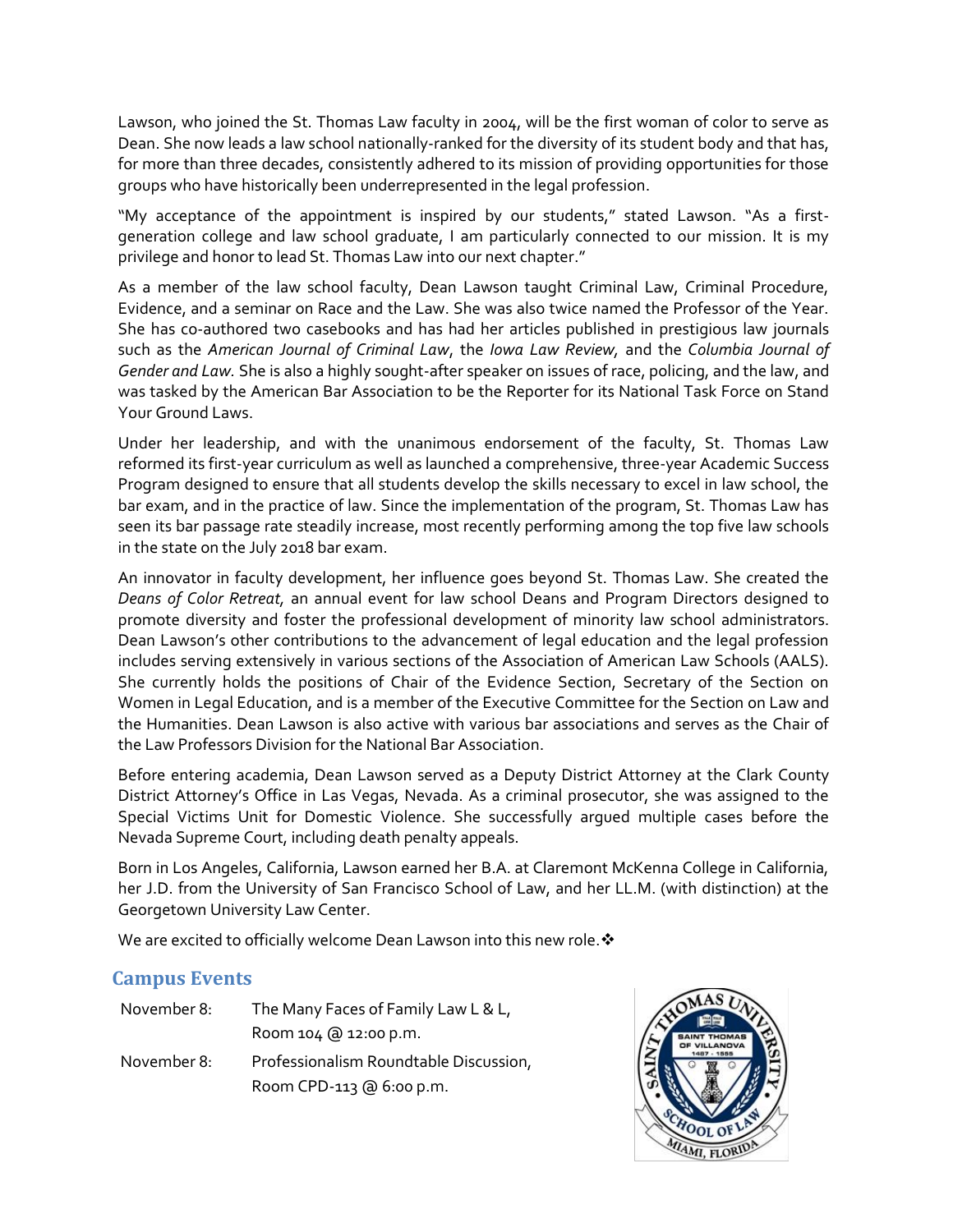| November 9:   | 1L Legal Skills Course                  |
|---------------|-----------------------------------------|
| November 13:  | Summer-in-Spain Informational Meeting,  |
|               | Room 103 @ 12:00 p.m.                   |
| November 14:  | Breezeway Chatter, Cordero Breezeway    |
|               | @ 12:00 p.m.                            |
| November 14 & | Prayer Meeting, Room 109-A @ 12:00 p.m. |
| 15:           |                                         |
| November 15:  | Broward Alumni(ae) Happy Hour,          |
|               | The Balcony $@5:30 p.m.$                |
| November 19:  | Last Day of Classes                     |

## **Summer in Netherlands Program**

Water is a fundamental policy concern in Florida. But water is a human right and shared concern of governments across the globe. In this international experience, U.S. law students visit the Netherlands to explore water law and policy at the local, national, and international levels of governance, with occasional comparisons to Florida's water resources challenges. Enhancing the traditional lectures and interactive discussions of statutes and cases, this program includes field trips to a water district in Delft, to the International Court of Justice and Permanent Court of Arbitration in the Hague, and to the *Oosterschedle and Deltapark Neeltje Jans* in Zeeland.

The program begins on Tuesday, May 14 and continues to Wednesday, May 22, 2019, and classes will be held at the UNESCO-IHE, a global water institute in Delft, Netherlands. Cost of the program, including tuition for 1 credit of academic study, lodging, and the costs of the bus and admissions fees for the field trips, is \$1,750. Students will incur additional expenses for plane and train tickets, food, drink, and entertainment, and a modest registration fee required by the dormitory provider. Nonrefundable deposits of \$750 are due by January 15, 2019, and the second payment of \$1,000 will be due in May 2019. Space is limited. Once enrollment is full, additional students may be placed on a wait list.

The program is being managed by Professor Keith Rizzardi. Before becoming a tenured Professor of Law at St. Thomas University School of Law, his career in water and public service included work as a Managing Attorney for the South Florida Water Management District, as a Trial Attorney for the U.S. Department of Justice Wildlife and Marine Resources Section, and as the Chairman of the U.S. Marine Fisheries Advisory Committee. He can be reached at [krizzardi@stu.edu.](mailto:krizzardi@stu.edu) \*

# **Alumnus Bryan Sinclair scheduled to speak at Excellence in Intellectual Property Law Event**



Please join the School of Law, Intellectual Property (IP) Certificate Program, and the STU IP and Cyberlaw Society in welcoming St. Thomas Law alumnus **Bryan Sinclair** '93, who will join us on **Friday, November 16, 2018, at 3:00 p.m. in room A-112** to make a major announcement of interest to STU IP students regarding the future of the Intellectual Property Law program at STU Law. Mr. Sinclair will be announcing a **major initiative** to foster excellence in the study of Intellectual Property law. A reception will follow immediately

afterwards outside room A-112. \*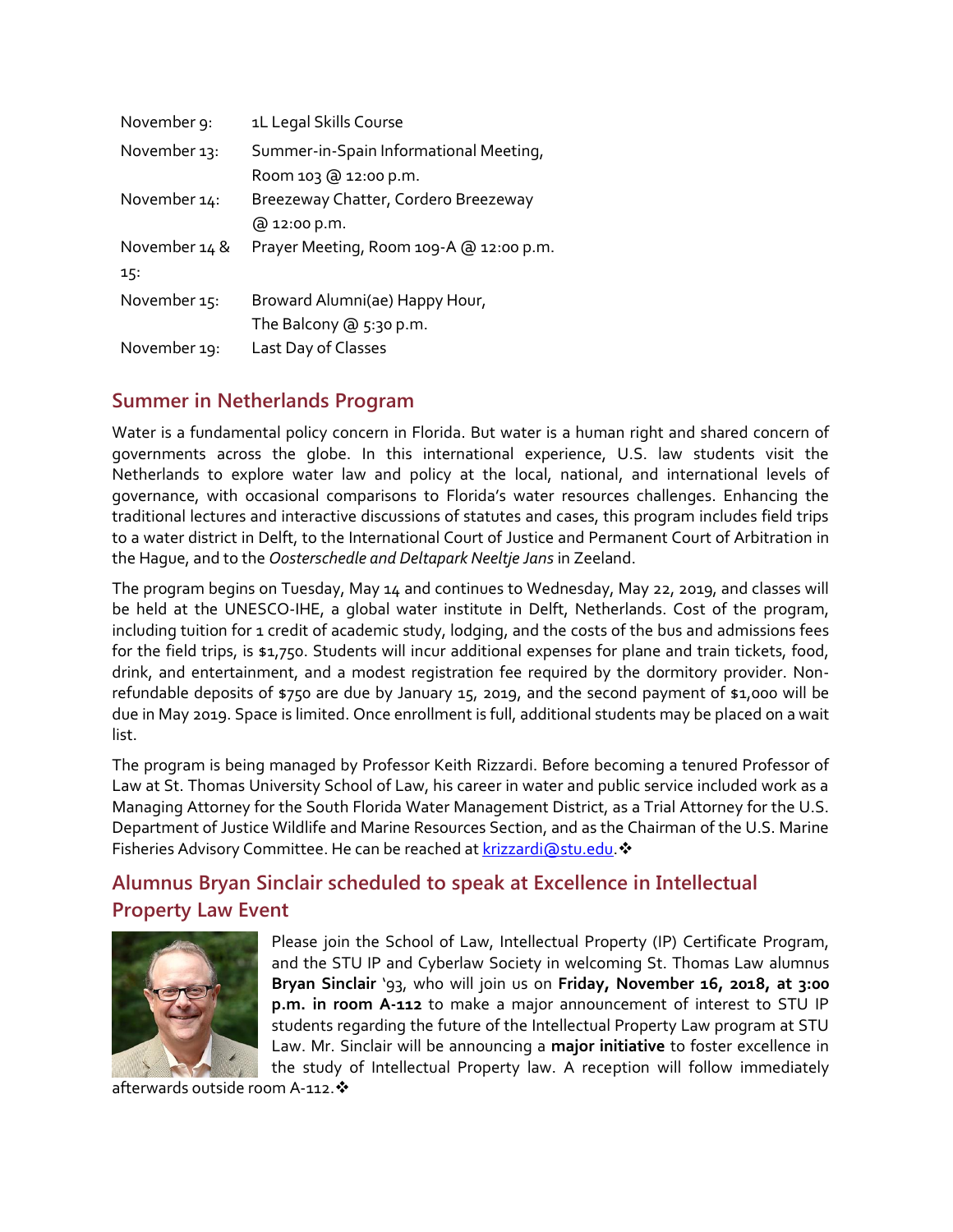#### **Ethical Governance Day**

On October 24, 2018, Miami-Dade County held its annual Ethical Governance Day where members of the community are invited to speak to high school seniors on what it means to be a good citizen. STU Law is proud of its Career Counselors for their participation! Laura Varela spoke to an engaged group at American Senior High in Hialeah, and Sherea Randle returned to her alma mater, Booker T. Washington High School in Miami, where she was a panel participant with County Court Judge Tanya Brinkley and retired police officer, Lonnie Lawrence.

#### **South Florida Legal Mentoring Picnic**

On October 27, 2018, St. Thomas Law students and alumni attended the South Florida Legal Mentoring Picnic hosted by the Broward County Bar Association at CB Smith Park in Pembroke Pines. South Florida judiciary, attorneys, and law students had the opportunity to find a mentor/mentee in a fun and informal setting. St. Thomas Law was a proud Sponsor of this event.  $\mathbf{\hat{v}}$ 

#### **Student Achievements**

**Heidy González** (2L) accepted a Fall Internship with the United States Attorney's Office for the Southern District of Florida, Fort Lauderdale.

**Jonathan Manoy** (2L) accepted a paid Law Clerk position with the Downs Law Group in Miami, specializing in Personal Injury, Homeowners Law, and the BP Oil Spill case.

**Gianni Piantini** (2L) accepted a paid Law Clerk positon with Beltran Brito Casamayor, LLP, in Miami, specializing in Talent Visas for Entertainers, Athletes, Professional Speakers, and Medical Specialists.

**Ernesto Rivero** (2L) completed a Summer Internship with Judge Thomas J. Rebull, Eleventh Judicial Circuit of Florida and with The Law Office of Allen Jacobi in Miami, specializing in Media and Entertainment Law.

#### **Alumni(ae) News**

**Alejandra Iglesia**, a 2018 graduate, accepted an Associate Attorney position with Barakat Law, P.A., in Coral Gables.

**Elfrid Pati**, a 2017 graduate, accepted an Attorney position with The Law Offices of Larry S. Davis, P.A., in Hollywood, specializing in Criminal Defense.

**Raúl Pérez** and **Alain Roman**, 2015 graduates, opened their own firm this year (Pérez Roman Law, PLLC) in Doral, specializing in Estate Planning, Business Planning, and Immigration Law.

**Lourdes Vélez, a 2015 graduate, accepted an Associate position with ROIG Lawyers in Miami. ❖** 

#### **Faculty Announcements**

On November 3 and 4, Associate Dean **Patricia Moore** was a choral member of the 100-piece Distant Worlds Philharmonic and Chorus in two performances of music from Final Fantasy I-XV, one at Florida Atlantic University and the other at Arsht Center in Miami. The conductor was Grammy Awardwinner Arnie Roth, and the performances featured soloist Susan Calloway, who was the original vocalist from Final Fantasy XIV. (For people not familiar with Final Fantasy, it is, according to Wikipedia, "a science fantasy media franchise" that "centers on a series of fantasy and science fantasy role-playing video games.") The music is by Japanese composer Nobuo Uematsu and others.

Professor **Roza Pati** has been invited by the *American University Law Review* to present at its